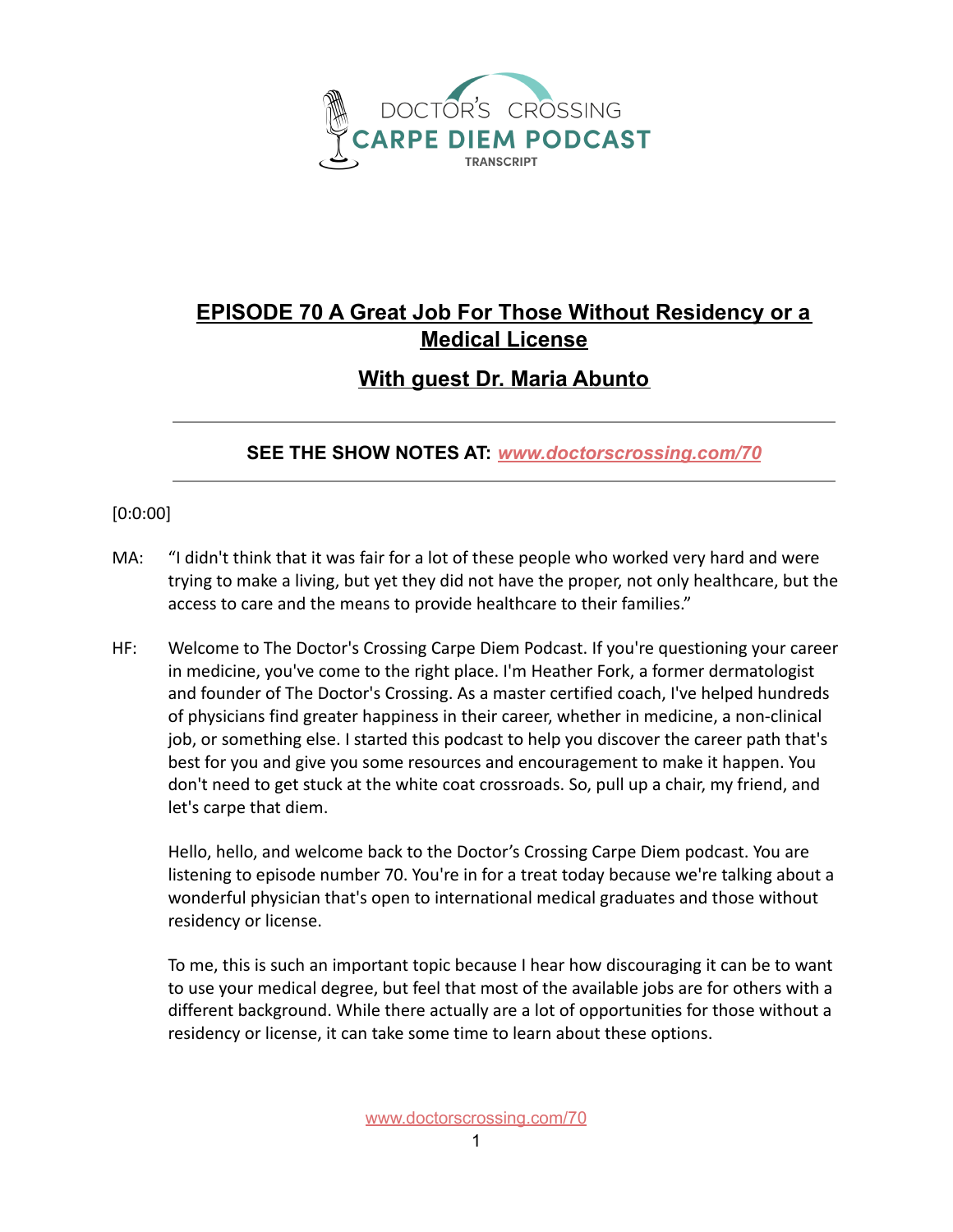

Our delightful guest, Dr. Maria Abunto is going to open our eyes to the exciting opportunity of being a medical science liaison or MSL. Dr. Abunto received her medical degree from the University of the East in the Philippines and her MPH from the University of Pittsburgh.

Maria is going to share her story of how her strong commitment and persistence enabled her to break into this role of being an MSL and excel being granted the distinct honor of MSL of the year in 2021. She's also going to give us the insider scoop of what she does in this job she loves and how you can explore this direction if it sparks your interest. It is my absolute pleasure to welcome Dr. Maria Abunto to the podcast. Hey, hey. Hi, Maria. How are you?

- MA: Hi, I'm doing good. How are you?
- HF: I'm great. And I am so happy to have you here.
- MA: Thank you for having me.
- HF: Yes. And a huge congratulations on your MSL award. I can see it on the shelf behind you. You earned it.
- MA: Thank you so much, Heather, and I really appreciate it. I really worked hard and also found that it was a great opportunity to really work hard and do the job that I loved the most.
- HF: What I thought we'd do is change things up a little bit. Instead of hearing your story first, which is really great, I thought if you could give the listeners a high-level view of what it is to be an MSL so we can have some context when we're listening to you talk about the MSL.
- MA: An MSL is one who holds clinical degrees in the life sciences such as an MD, Ph.D., or PharmD and has an extensive experience in medical research or clinical medicine. And now the doctorate degrees are standard and the MSL is employed by pharma, biotech, or medical device companies. For instance, I work at a biotech company that screens to detect cancer early.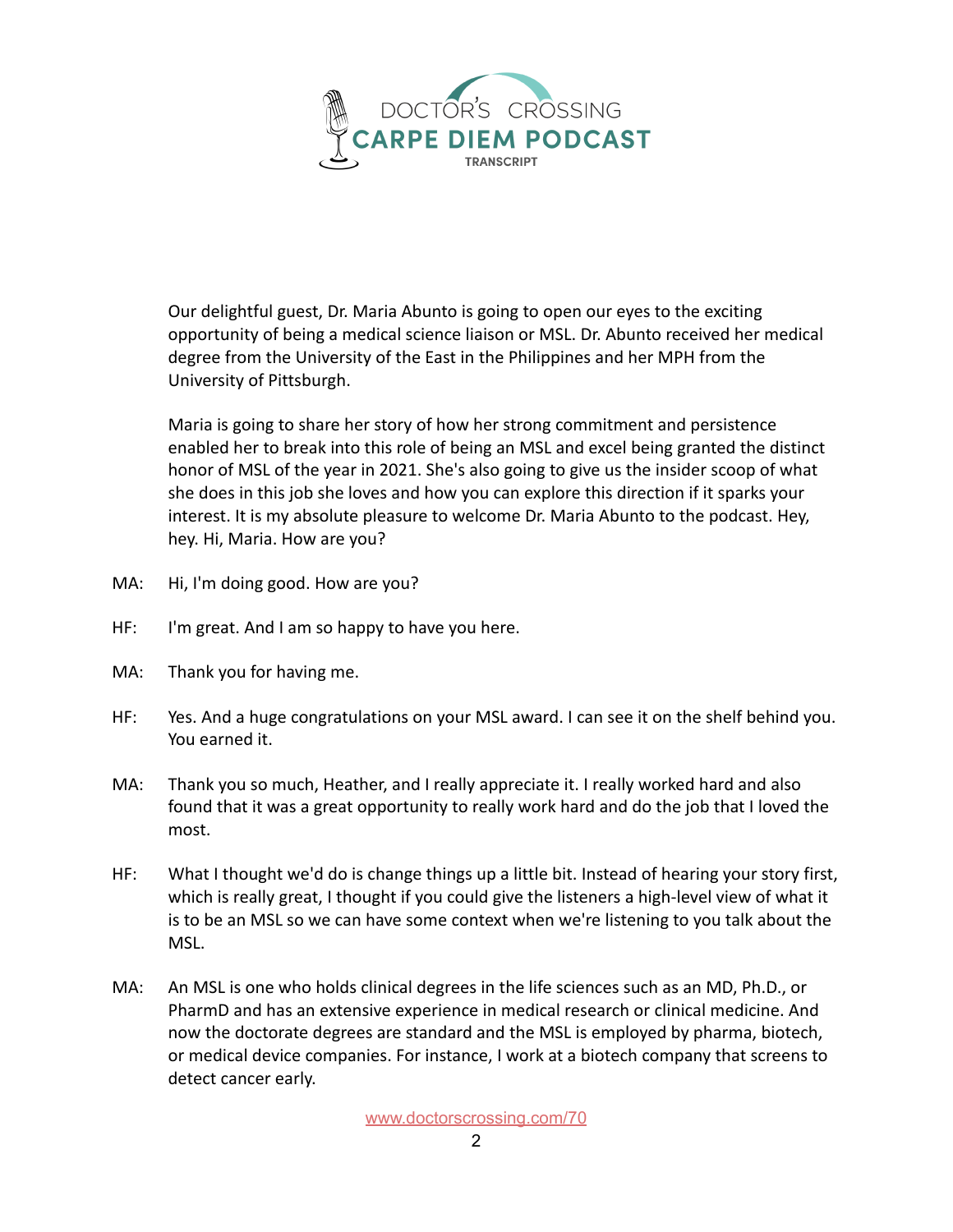

- HF: Yeah. What do you actually do in your role? If you could sort of give us an example of maybe what you do on a day to day basis?
- MA: Sure. Yeah. I am considered the subject matter expert in oncology. And a typical day would be where I would be contacted by a provider through email or phone requesting some data or a presentation on our studies, our products. I also set up these meetings. So I could be traveling to a different state to meet with this KOL or this key opinion leader. And we discuss their needs, whether it be they're interested in research or they're interested in our data science, or if they're interested in a presentation to perhaps their fellows or residents.
- HF: Now, when I was in practice, we had the drug reps that would come from the pharma companies and they were lovely people and they brought samples and they were engaging. But there was only a certain degree of information that they could share. If I had known about an MSL at that time, could that have been someone I was able to contact when I had some deeper level questions?
- MA: Yes, absolutely. That's the primary function of an MSL is to educate on the science and advances in treatment of the drug or product. For instance, one example is a screening business unit for colorectal cancer. We educate also on the guidelines, the screening guidelines keep providers up to date, and also what's in our pipeline. That's another important conversation to have.

It's a continuous relationship that you develop with providers because questions will always be coming up, new products will be coming up, and these new guidelines also change. So that's where we are keeping physicians informed about what's out there, what's new and what's exciting.

HF: I think this is such a fascinating role and I wish I had known about it before. We're going to dive into more of the specifics about what you do and how you help the company and what your traveling is like and all the other good stuff. But before we go into further detail, I really want to have you share your story of how you got to this point, because that really wasn't what you were thinking of when you went to medical school, I presume.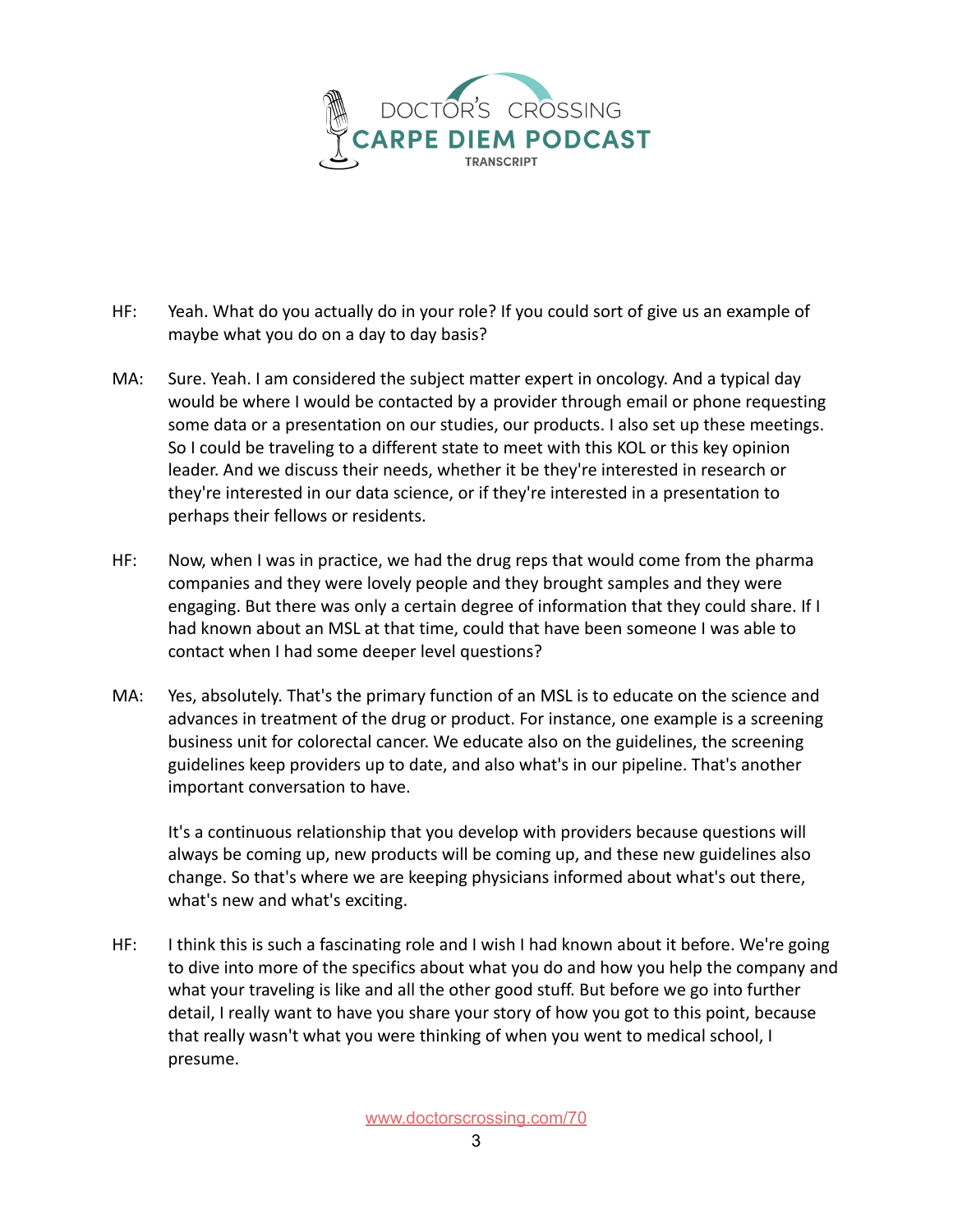

MA: Yes. Yeah, you're absolutely correct. In medicine, you have this just clear path, this trajectory that is pretty much laid out for you and as an international medical graduate, that may be a difficult path coming from a foreign country to the US. You have to take not only the exams, but you also have to do some sort of externship. There are some barriers because you are an international medical graduate, but it's not the end and there are other opportunities.

My career path that I chose has changed because of opportunities that were given to me and posed itself. For example, when I did an externship here in the states, I did that for a couple of months. And after that externship, I was given an opportunity to lead a medical practice, family medicine as a medical director, and I was charged with building it out.

That was my opportunity to not only gain the experience, but also to see how practice is done here in the US. That really led from one thing to another, where I received an opportunity to go to graduate school, the University of Pittsburgh. That's where I think my trajectory did change. I had an opportunity to go back to school, get my master in public health. And then I went on to the NIH where I was able to conduct colorectal cancer research.

That's after having done that for about two years, that gave me an opportunity to also look in industry. I had learned about the MSL role while at the NIH. And then I was offered a position at a medical device company first focusing on stroke care. And that was a contract role.

- HF: Now, when you were working at this practice where you were developing this clinic, what were you thinking of in terms of your career? Were you thinking at some point "I'm going to become clinical and see patients?" Did you have an idea about where it was going?
- MA: Well, that is an excellent question because during that time it was super busy and I'd seen countless health disparities in the underserved population without any support for insurance and diseases being passed down from generation to generation. One day I had an epiphany at a health fair and I realized I didn't want to do this anymore, but really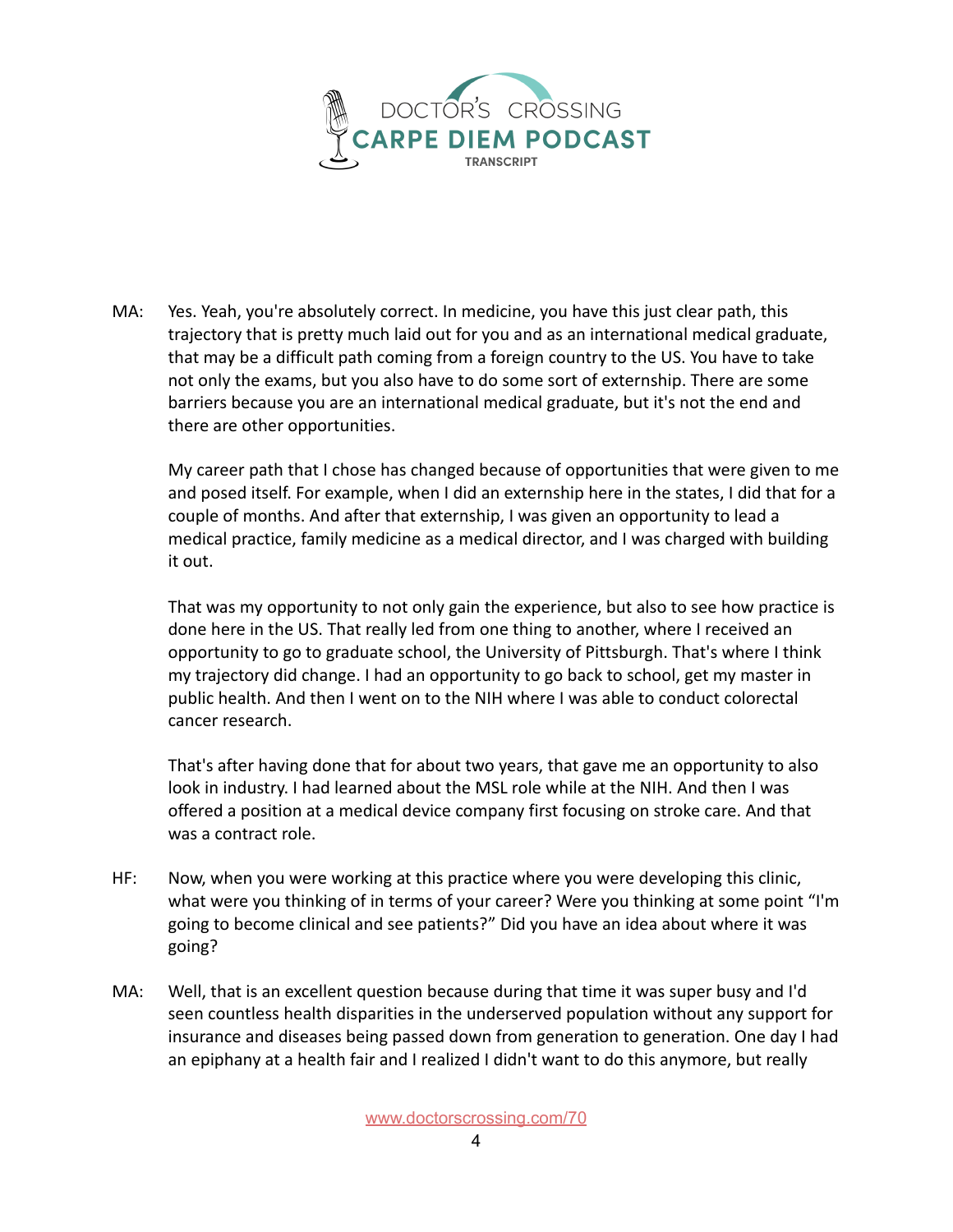

focus on understanding what really is going on here. What's happening to these marginalized populations?

And that's really where I wanted to make that shift and to realize that I can still practice caring for patients and make a bigger impact. Really finding that understanding of why am I doing all of this and affecting populations on a greater level. And that's why I wanted to go back to school and get my master in public health because I identified these public health problems. But I also realized that solution starts with me.

And so that became my why. I had to reinvent myself. I realized that during this soul searching that I needed to invest in myself and public health was really what spoke to me most when I would see patients, when I would attend these health fairs and these meetings. I think that that was the biggest impact to me. It was "What is happening here? Why am I doing all of this?" I felt that all these health disparities solutions were really educating myself more.

- HF: What did you actually see, Maria, that made you feel like "This is my why. I need to do something about these disparities?"
- MA: Yeah. Like I said, I saw those families, especially the children, not having any healthcare or access to healthcare and seeing that these populations were marginalized and that domino effect downstream is being passed down from generation to generation. I didn't think that it was fair for a lot of these people who worked very hard and were trying to make a living, but yet they did not have the proper health, not only the healthcare, but the access to care and the means to provide healthcare to their families.
- HF: I think you bring out a really important point here that it's important to find our "why". Why is something motivating us? Why is it tugging on our heartstrings? Because that connects us with our spirit and soul and can help us persevere when it's not that easy to forge a path.
- MA: Absolutely. Yes. And isn't that why we all go into medicine in the first place? It's to really care for these patients who may not have much.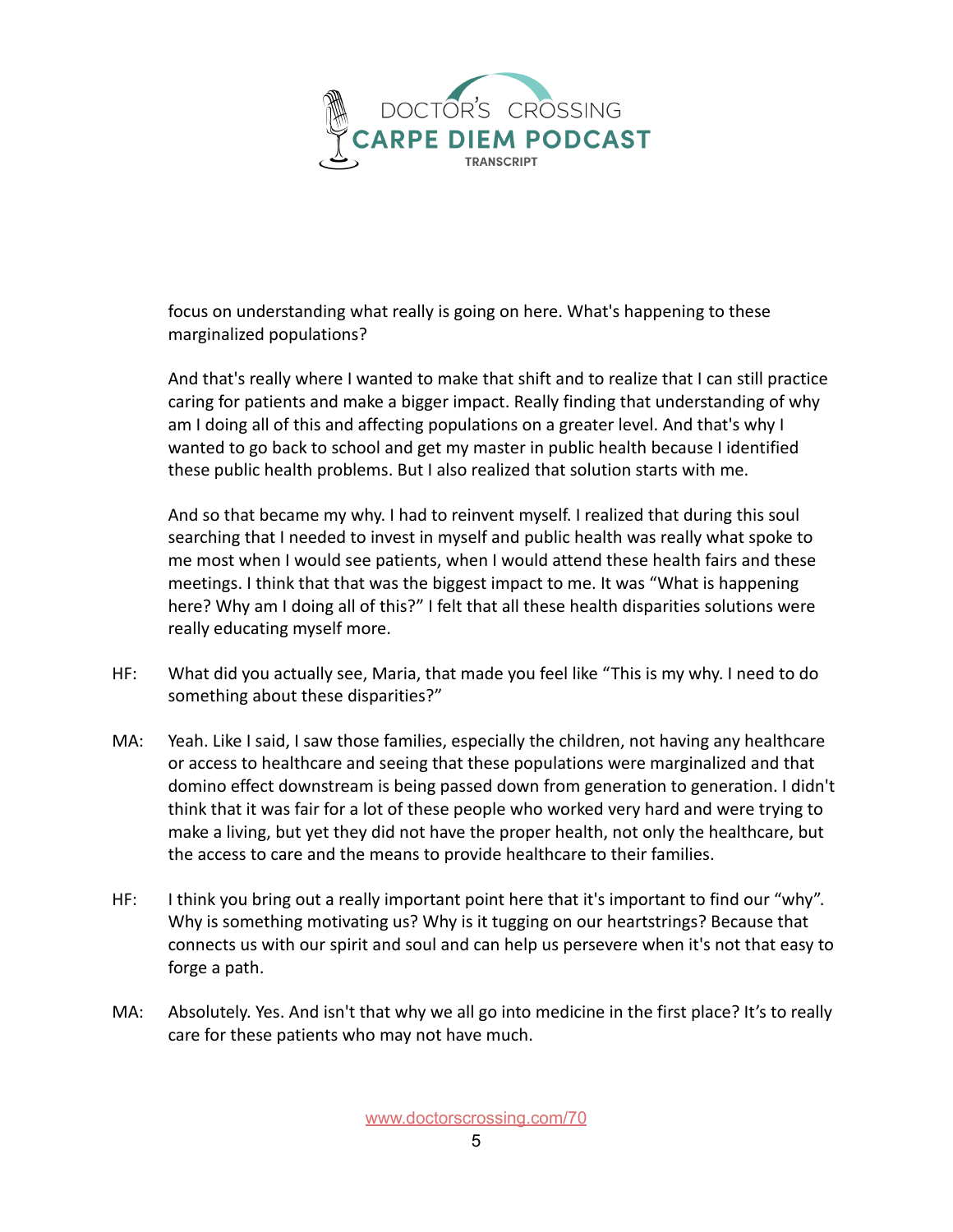

HF: I'll just bring in a little point here that you took the enneagram, which I talk about a lot and your top scores were in the helper, the type two, and the type nine, which is the peacemaker. Obviously helpers love to help people, but they also have a real gift for connecting one on one with others and having them really feel seen and heard. And the peacemakers are really great at looking at things from other people's perspective. So, you could really see that these families were suffering.

And we'll also talk a little bit about that when we get more into the details of the MSL, because I think it's a great fit for the work that you're doing currently and interacting with key opinion leaders and others.

One thing I'd like you to bring out is that this job did not just fall into your lap. Someone didn't just tell you, "Hey, there's an opening Maria. Apply to be an MSL." What did you have to do to make your way into this career that you love?

MA: Yeah. Heather, I think that is also a really important question to ask yourself. An introspection. Because I think being, not only an international medical graduate, but being a second-generation immigrant was very difficult for my family as well to start here in the US, but also for me to be given this opportunity. But it is not easy to go into medicine. Period.

But in academia is really where I found an opportunity to expand my network and really build those meaningful connections and relationships. This is not just in medical school, but even before med school. So it's the relationship building, the connections that I built along the way in college, and my mentors. That to me was really the beginning of how to become an MSL, it's to forge relationships and to maintain them. That's so important in life and in my job.

I think understanding yourself as well as the kind of person that you are, your personality, and how you function. I think that also putting those two together really helped me with opportunities because the mentors have helped me along the way. And in grad school, I had an awesome mentor that after graduation, he invited me to join his lab at the NIH. After graduation, one thing led to another. Also, when I was at the NIH, when I was researching this role, I joined the MSL society.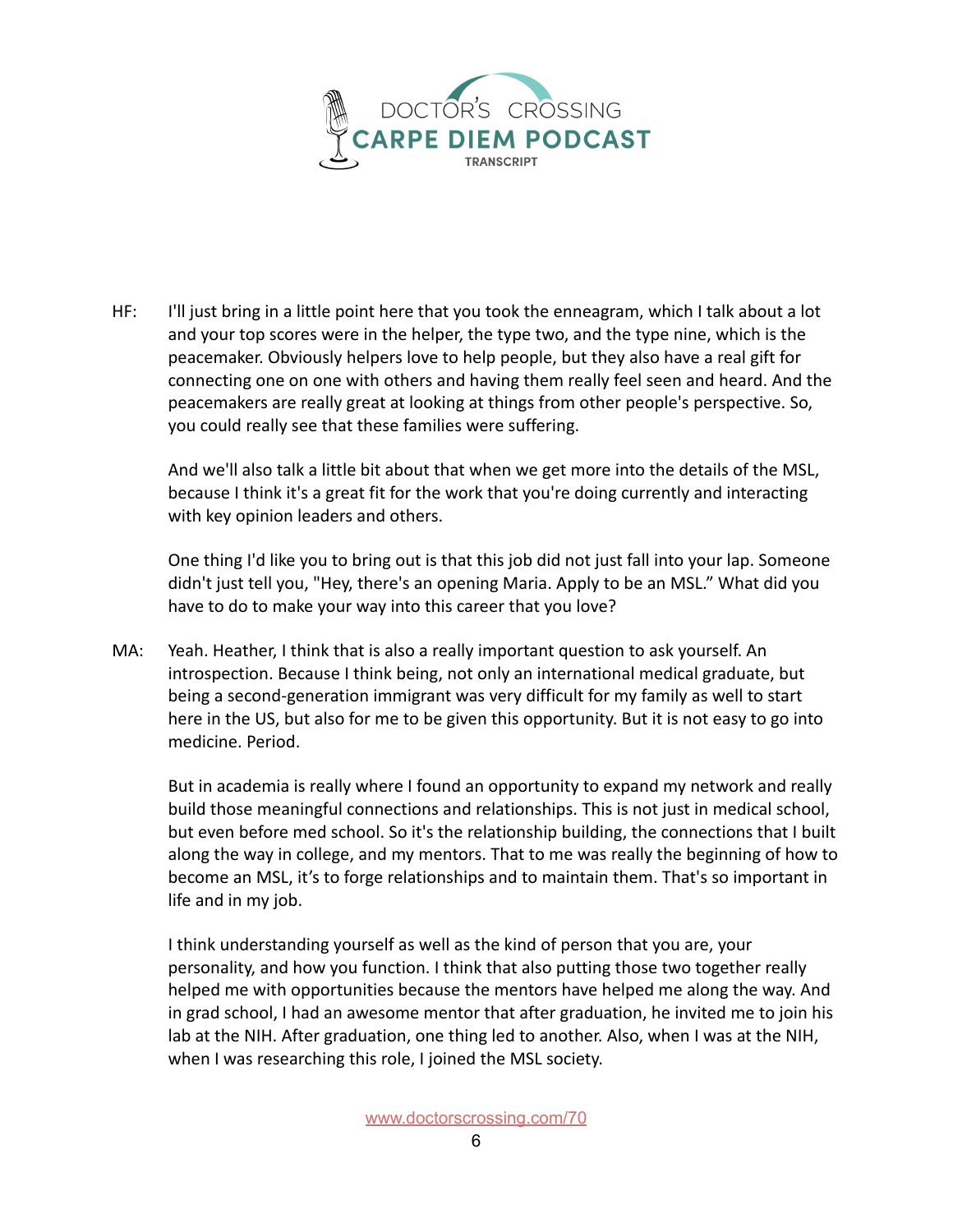

I had to find opportunities that would take me to the next step, but also throughout that research I was able to develop really good relationships with people in the industry, in the society, and in my circle to where you try to gather as much information as you can and make it work for you. Really 90% of the time is trying to look for opportunities, but making those opportunities and those relationships meaningful and people will just naturally help you and want you on their team or want you to succeed.

HF: Yeah. That's such a great point that you're making. It's networking and networking before you want something or need a job. Because like you said, even back in college, you were building relationships and it's something that's a big part of your job as an MSL and it's worked for you. I think that's a really good message.

Let's talk a little bit about the specifics of your job. One thing that I know scares people away from the MSL of it is that there's often a lot of traveling involved. Could you talk a little bit about what kind of travel is involved and a little bit more about what your days look like?

MA: Yeah. As I mentioned, the primary responsibility is really to maintain relationships with healthcare providers and also be that subject matter expert. And this can be done in person or virtual, but it's really more impactful when it's in person. There will be travel involved because your region, where you cover, is not just going to be your state that you live in. It will be in other states. The travel days are on average two to three days per week. And that can be by plane or by car and you are working around the healthcare provider's schedule.

The goal is really to be able to schedule those one-on-one meetings and to begin that engagement in scientific discussions. From those discussions, you'll find what their interests are. Are they interested in conducting a clinical trial or are they interested in just learning more about our studies? It depends.

HF: How do you get to talk to a busy physician who might be a key opinion leader and they have their practice and they don't know you. How do you use your type two personality to get in the door?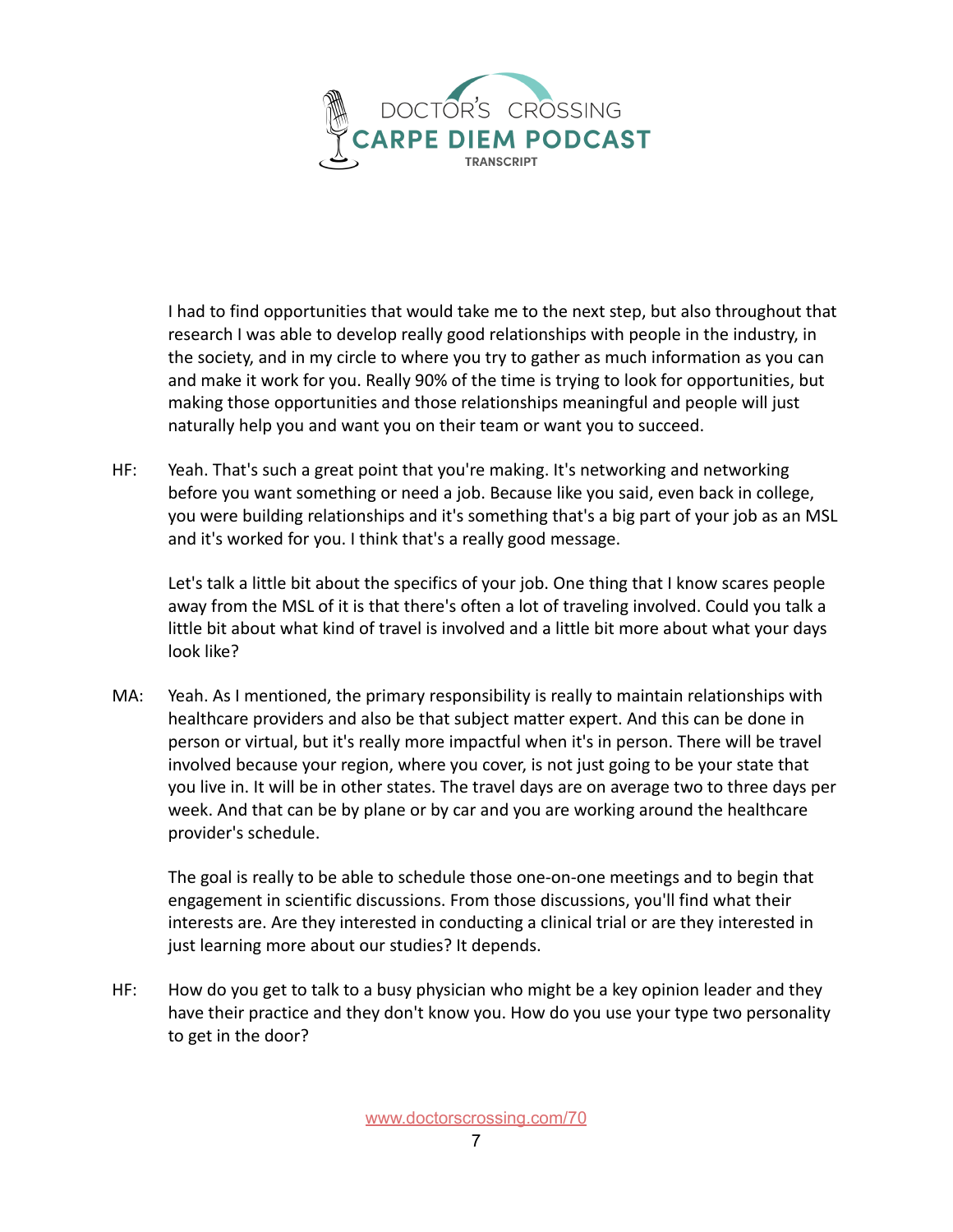

MA: I think that's where you become creative. And you think about how you build relationships with somebody you don't know. I always try to use a metaphor about dating, where for instance, you try to reach out, but you introduce yourself in a very professional way, but at the same time, you want to get to know the person.

You find some commonality or something interesting that you share, whether you've researched them on LinkedIn or their publications, or you've seen them on podium at a conference, maybe. Then that's when you start to reach out through email, phone, or in person. And you have just a simple introduction, kind of like a meeting where you don't want to reveal too much. But you just introduce yourself enough to spark their interest or to get their interest and gather information about what they want to hear? What do they like to talk about?

- HF: I remember you saying, when we were talking before that you start with an appetizer, maybe it's coffee first and then you get to know each other, and then you could advance to lunch and then maybe dinner. Build up this relationship, like a meal, you work up to the happy meal. This job really is a good one for people who like other people and they're interacting.
- MA: Yes, absolutely. It's about building relationships. You want to start off on a good note, and then set the stage for conversations later. Like we said, not only dating, but it's like a meal. You want to start out small and then have more to come later.
- HF: Yeah. We're going to take a little pause here for a short message. And when we come back, I'd like to talk a little bit more about if someone's interested in this, what would be good for them to know about getting started and also about whether this could be a good fit for them? So, we'll be right back. Don't go away.

LinkedIn has been one of the most helpful resources for my clients in landing great jobs. Initially many of them were reluctant to put themselves out there and network on this platform. But once they created a profile and learned how to use LinkedIn strategically, they had a lot of success.

My LinkedIn for Physicians course shows you how to create your own standout profile, have success networking, and land nonclinical jobs. To learn more about this online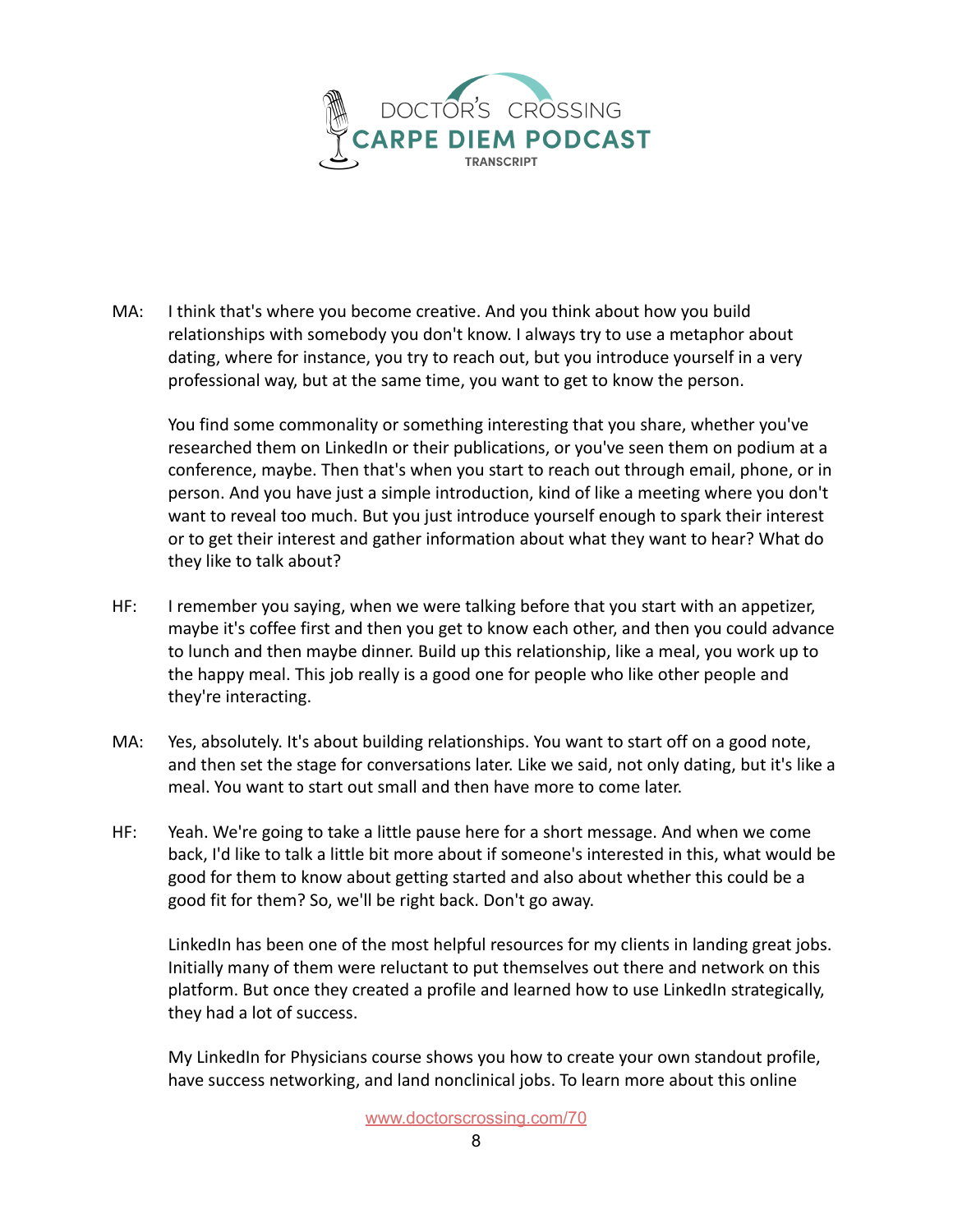

course, go to doctorscrossing.com/linkedincourse or simply visit the Doctor's Crossing website and hit the products tab at the top of the page. Now, back to our podcast.

All right, we're back here with Dr. Maria Abunto and we're going to be looking at when someone's interested in this position, what would make them a good fit? What are some good characteristics or even background for a future MSL?

- MA: The MSL is not only about science and MSLs really have to be excellent communicators. And the soft skills are very important. Self-awareness, emotional intelligence. I think that that's equally important as the hard skills and you'll be taught a lot about the science, but it's really hard to teach the soft skills. I think that's really important, to have both.
- HF: And I know we've been talking about that this could be great for someone who's an international medical graduate, someone who didn't do residency or have a license, but there definitely are physicians who have been in practice who do have a license, who are interested in this role. So we don't want to exclude them at all from this. I've had certain clients look into this role and I know that it's been a good fit. Sometimes the compensation can be a challenge for physicians who've been earning a pretty high salary. Are you able to give us some guidance on what the compensation is like?
- MA: Yes, sure. The MSL society usually has an annual survey. And in 2021, they surveyed over 2,000 MSLs in 69 countries. In the US, last year, the MSL role, the salary was just over \$190,000. And that's just overall, with at least three years of experience. For managers, they actually get more than that, I think it can even be double. If you work your way up, it is still a six-figure salary.
- HF: Yeah, that's excellent. And obviously, you're guiding us that there are advancement opportunities. This could be a way to get your foot in the door. How would you recommend someone who's curious about this job, start to learn more about it, and see if they could be a good fit?
- MA: I would start with researching roles and if it's something that you think would be a good fit for you and your personality, travel is involved, so that may be a deal-breaker for some. But I think researching the role, but also knowing that there are other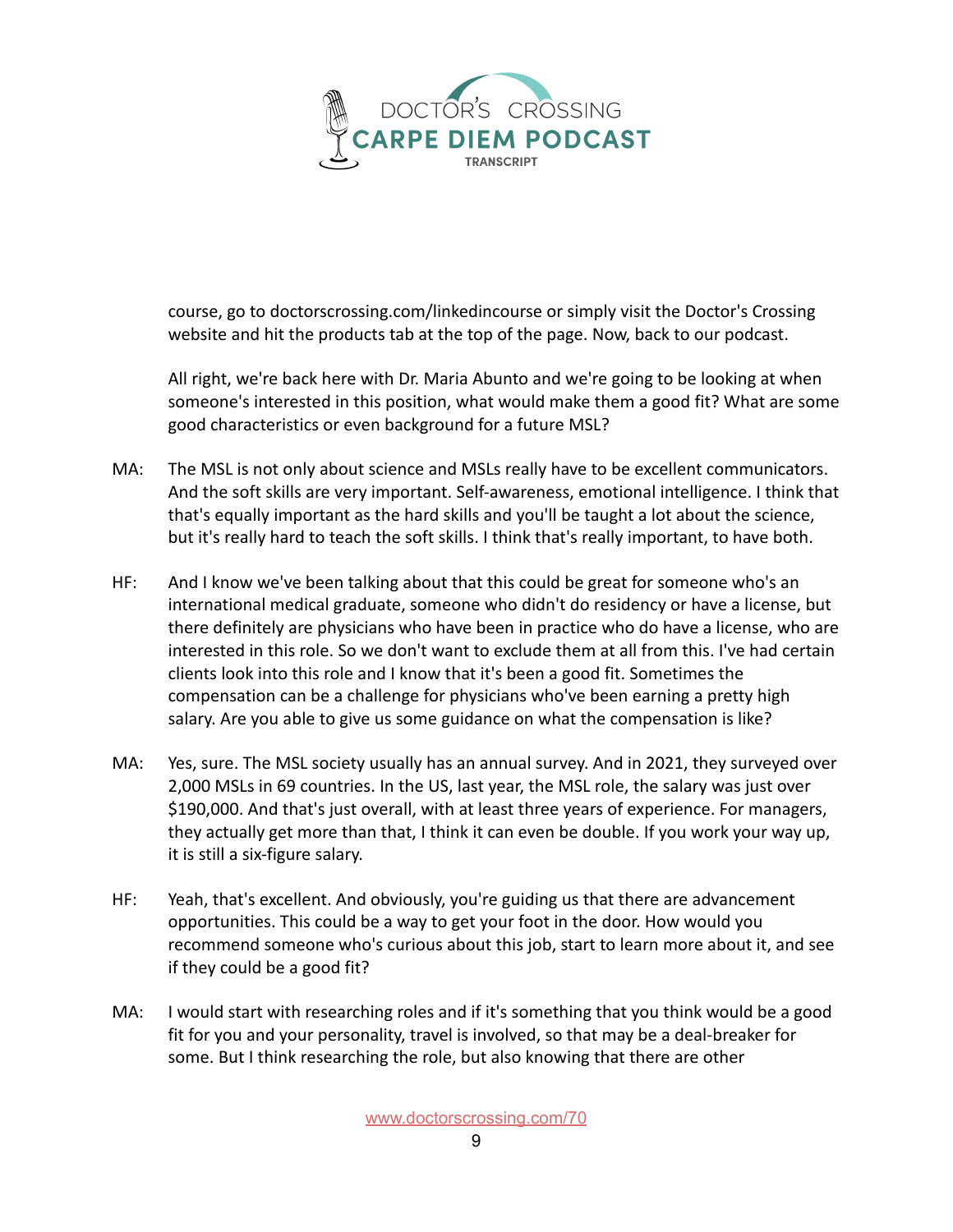

opportunities to build your network. Like join the MSL society or join other medical affairs society and build your network and establish those connections.

And know that the MSL role is not just about the data and science, that you have to have also those soft skills. And there's training involved too. If you don't have a strong research background, there are courses that you can take such as Coursera. We can learn about the industry, but also those courses to take for aspiring MSLs through the medical science liaison society. And there's other societies too that offer training. But I highly recommend really educating yourself as much as you can about the role.

- HF: We'll definitely make sure to link to some resources so people can find out about them, health society and some of these courses. We will do that in the show notes. If someone doesn't have any type of pharma background or clinical experience, like you mentioned, you said that's not a deal-breaker. I just want to make that clear. It's not a deal-breaker, no pharma experience. You had your MPH. You did a lot of research itself.
- MA: Yes. For example, there are some companies who hire MSLs without experience. And on our team, we have some people who don't have MSL experience. It really is about having transferable skills that you can be able to relate to and speak on. I think it's also important to learn as much as you can about industry talk and not just knowing that we have a clinical background as a physician, that that's enough. There is more that really needs to be done, to be able to learn how to break in and become an MSL.
- HF: Just to tie things back to earlier in the podcast when you were talking about your desire to help patients with access to equitable medical care, how do you feel about your work now? Just briefly because we're getting close to time here. It connects to your why that you originally started with.
- MA: Yes, and I love that question, Heather, because I think what I'm doing now really ties back to my why. For example, I am an MSL for a medical device company detecting colorectal cancer, but I also am an MSL lead for health equity, the health equity side in our business. That really ties into my why is how can I help these people, these patients, and the customers such as our providers provide more than just a screening test to their patients? How can we provide more than just a tool? And that is adding to that in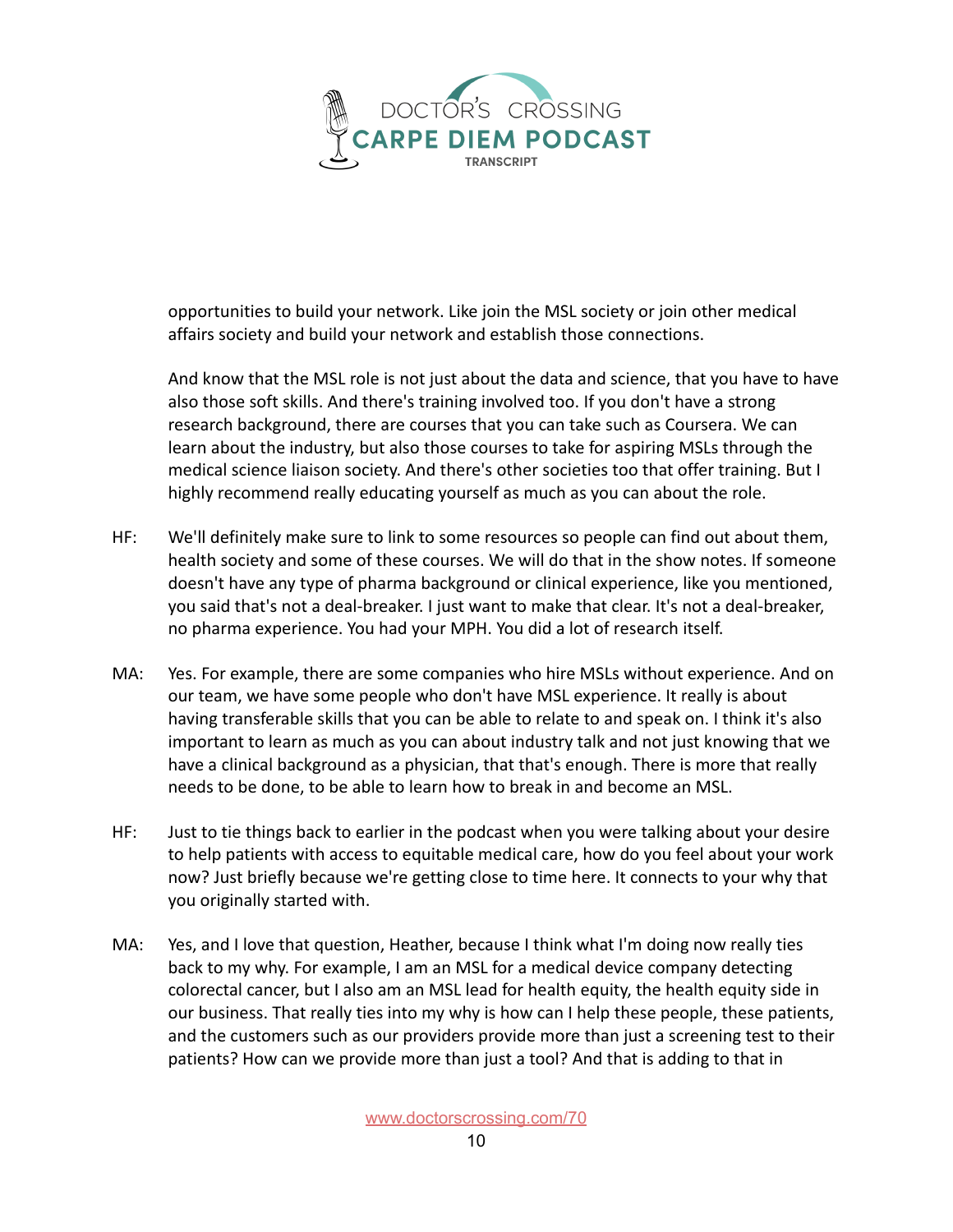

education, but also offering some programs and initiatives that we have to help the larger community, especially underserved communities.

- HF: I'm glad you shared that. I'm glad I asked. Because I really didn't know, honestly. Lovely. One final thing I'd like to end with is to have you tell the listeners how long it took you from when you first got the idea of being an MSL to landing that first job and maybe give anything you want to share about what that journey is like to encourage others who may feel like this is a daunting proposition.
- MA: Yeah. It took me, I'd say at least, I'm trying to count, but when I first learned about it was in 2017 and I landed my first job in 2019. It's about two years, but I had been researching the role for quite some time. I also hired a career coach. Because I think that that was important to me to understand as a physician, is this going to be a good investment, a good return of investment for me and is this a right choice? And I hired a physician career coach. She has been coaching other physicians.

If that works for you, great. I think for me, I really needed to understand what I was getting myself into. And then she connected me to other physicians who have become MSLs. I think that it is important to learn about yourself, is this going to be for me? Is this something that I really want to shift from clinical to nonclinical? And so, I think I'm a living example that it is okay, that you don't have to have that structured academic path as a physician and that there are other opportunities for you.

- HF: Beautiful. Well, I know this has been a really good fit for you and I know you worked hard for it. I'm glad you shared that it took a couple of years. Because I know when you're burnt out and you feel like you should have like gotten out of this like a long time ago, two years can sound like an eternity, but when it brings you to where you want to be, and you found like the I think the perfect job for you and you're continuing to grow and advance, it's worth it, whatever it takes. It's just part of life. You don't put your life on hold for two years, you still live your life. You're going to live those two years no matter what. You might as well go in a direction that's really working for you. It's a long-winded way of saying congratulations to you.
- MA: Yeah. Thank you so much.